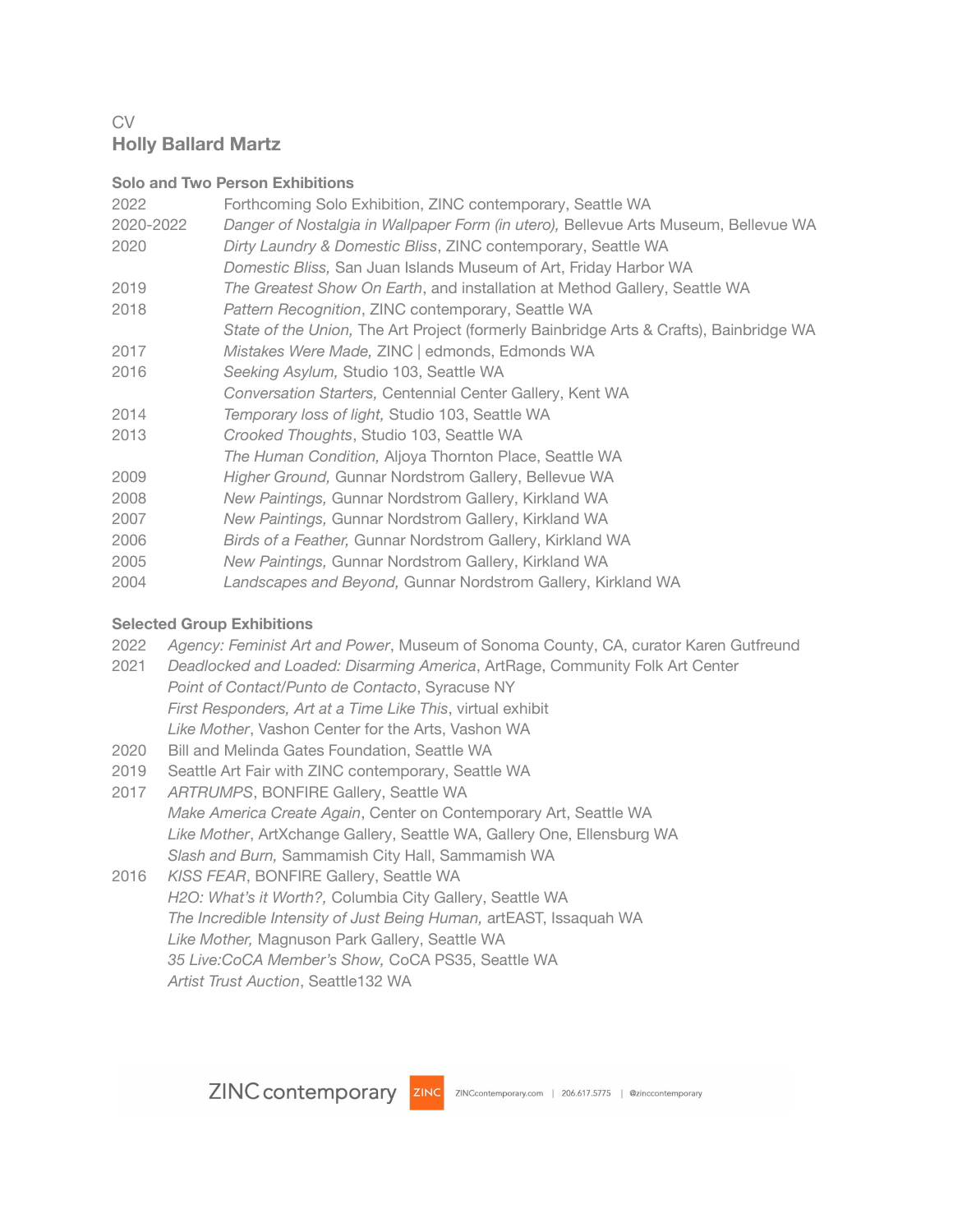- 2015 *International Juried Exhibition,* PUNCH Gallery, Seattle WA *23 Enigma,* Center on Contemporary Art, Seattle WA *Shadow Box,* Ghost Gallery, Seattle WA *Like Mother,* Shoreline City Hall, Shoreline WA *The Incredible Intensity of Just Being Human,* Anne Focke Gallery, City Hall, Seattle WA *A Different Thinking,* Columbia City Gallery, Seattle WA *CVG Annual,* Collective Visions, Bremerton WA 2014 *Accreted Terrane*, The Museum of Northwest Art, La Conner WA *The Incredible Intensity of Just Being Human,* Highline Community College, Des Moines, WA
- *The Deep End,* Whitdel Arts, Detroit MI *Who Are You?,* Center on Contemporary Art, Seattle WA *Pulse*, Mary Lou Zeek Gallery, Salem OR *150 Feet of Art,* artEAST, Issaquah WA *CVG Annual*, Collective Visions, Bremerton WA *Navigate,* Corridor Gallery, Seattle WA
- 2013 *The Incredible Intensity of Just Being Human,* Arts and Social Change, WA State Arts Alliance Cultural Congress, Seattle WA *Collision,* Center on Contemporary Art, Seattle WA *Curve and Lineal Tales,* Corridor Gallery, Seattle WA *Beyond Quotidian,* Aljoya Mercer Island, Mercer Island WA *Interpretations of Time,* Ida Culver House, Seattle WA *Home*, Mary Lou Zeek Gallery, Salem OR *150 Feet of Art,* artEAST, Issaquah WA
- 2012 *Who Does She Think She Is?,* Corridor Gallery, Seattle WA *150 Feet of Art,* artEAST, Issaquah WA *The Art of Communication,* Mary Lou Zeek Gallery, Salem OR *The Rookery Project*, artEAST, Issaquah WA
- 2011 *The Sketchbook Project,* Brooklyn Art Library, Brooklyn NY *Unfinished Business,* University House, Issaquah WA *The Back Country,* Port Angeles Fine Arts Center, Port Angeles WA *CVG Annual,* Collective Visions, Bremerton WA *24 Hour Art Marathon,* artEAST, Issaquah WA *Art of the Written Word,* artEAST, Issaquah WA
- 2010 *CVG Annual,* Collective Visions, Bremerton WA *Safe Harbor,* Port Angeles Fine Arts Center, Port Angeles WA *Anniversary Show,* Gunnar Nordstrom Gallery, Bellevue WA *RISE,* Seattle Design Center, Seattle WA *Nourish and Sustain,* Mary Lou Zeek Gallery, Salem OR *24 Hour Art Marathon*, CoCA, Seattle WA
- 2009 *CVG Annual,* Collective Visions, Bremerton WA *Education Without Boundaries,* Mary Lou Zeek Gallery, Salem OR
- 2008 *Artist Trust Auction,* Seattle WA *What's Inside,* Mary Lou Zeek Gallery, Salem OR

ZINC contemporary zinc ZINC ZINCcontemporary.com | 206.617.5775 | @zinccontemporary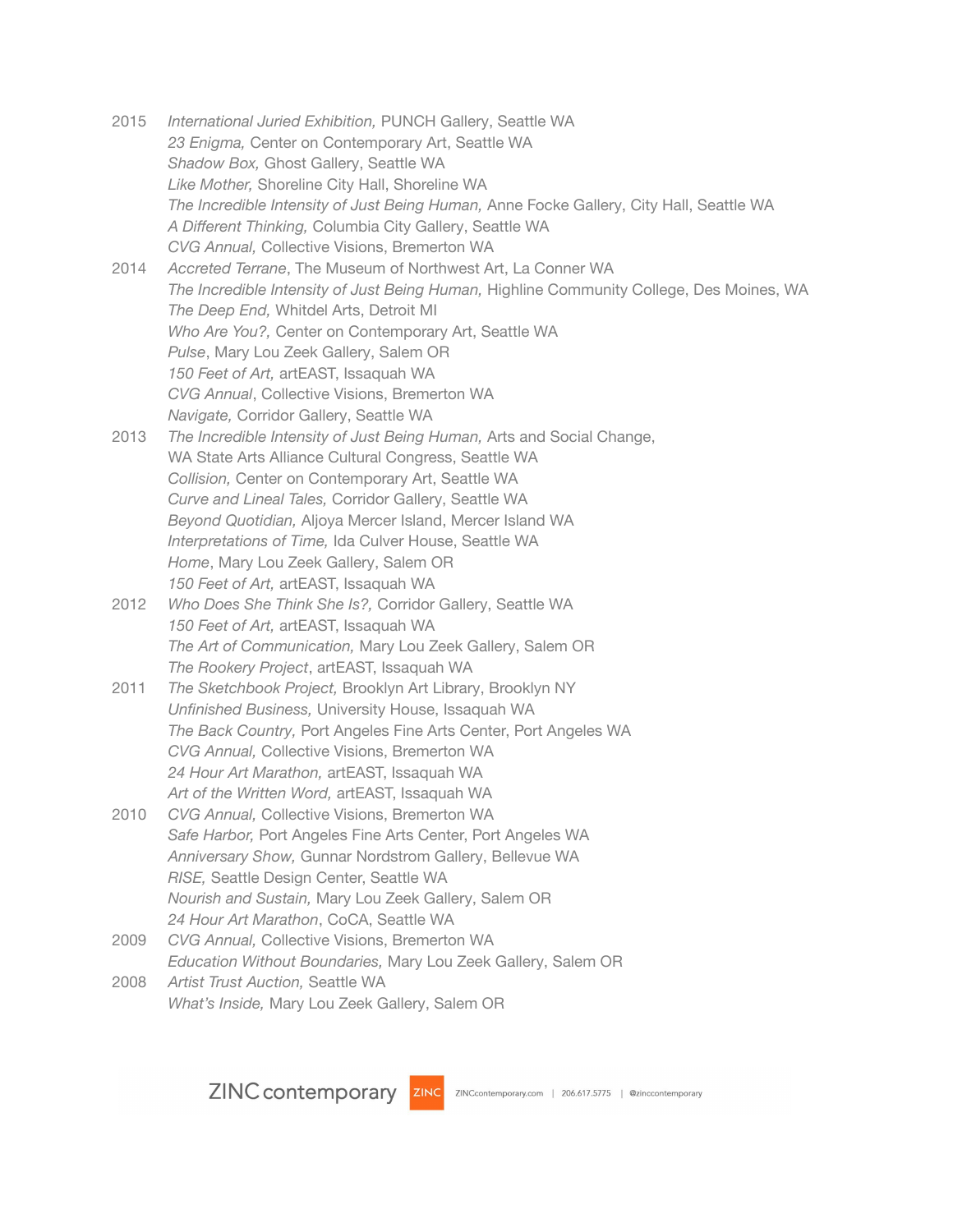2007 *The Good, The Bad, & The Ugly,* Gallery OK Mnemonic Gallery, Corridor Gallery, Seattle WA

- 2006 *21 st Anniversary Show,* Gunnar Nordstrom Gallery, Kirkland WA *Shrine Show,* Mary Lou Zeek Gallery, Salem OR
- 2005 *20 th Anniversary Show,* Gunnar Nordstrom Gallery, Kirkland WA *Letters and Numbers,* Mary Lou Zeek Gallery, Salem OR

## **Awards**

- 2015 Grant for Artists Project (GAP), Artist Trust
- 2013 First Place Juror Award, *Around the Square,* Studio 103, Seattle WA

#### **Bibliography**

- 2021 *Artnet News,* August 23, by editors (Sarah Cascone) *Indypendent*, March 24, by Eleanor J. Bader
- 2020 *New Day Northwest*, King 5, December 7, by Judith Rhinehart *Art Access*, November 1, by Chloe Dye Sherpe *Art Connect*, October 28, by Veronica Jonsson *Crosscut*, October 22, by Brangien Davis *All Ageless*, May 21, by Elizabeth Stuart *Create Magazine*, April, by Alicia Puig
- 2019 *Seattle PI*, August 5, by Xavier Lopez Jr *Real Change*, July 24, by Lisa Edge *The Eye*, April 12, by Casey Arguelles Gregory
- 2018 *BUST Magazine*, December 6, by Amy Pleasant *Artnet news*, November 6, by Sarah Cascone *PR For People*, September 19, by Barbara McMichael *ArtBeat NW*, August 21, by Pat Pauley *Corvallis Review*, May 3, by Kristen Merrill *Bainbridge Island Review*, April 22, Alex Sanso
- 2017 *The Seattle Times*, January 6, by Michael Upchurch
- 2016 *Art Zone*, The Seattle Channel, November 25, by Nancy Guppy
- 2014 *Studio Visit Magazine*, Volume 25 *Art Baby: The Vocabulary of Fine Visual Art for Young Children*, by Jennifer Hatters *Accreted Terrane Catalog*, Essay by David Francis *The Incredible Intensity of Just Being Human Catalog*, Essays by Kate Vrjimoet, David Francis *CoCA Playing Cards*, Center on Contemporary Art
- 2013 *Navigate Catalog*, Essays by Deborah Kapoor, Stephany Rimland, Lisa Polman

## **Education**

1988 BFA, Printmaking, University of Washington BA, Business Administration, University of Washington